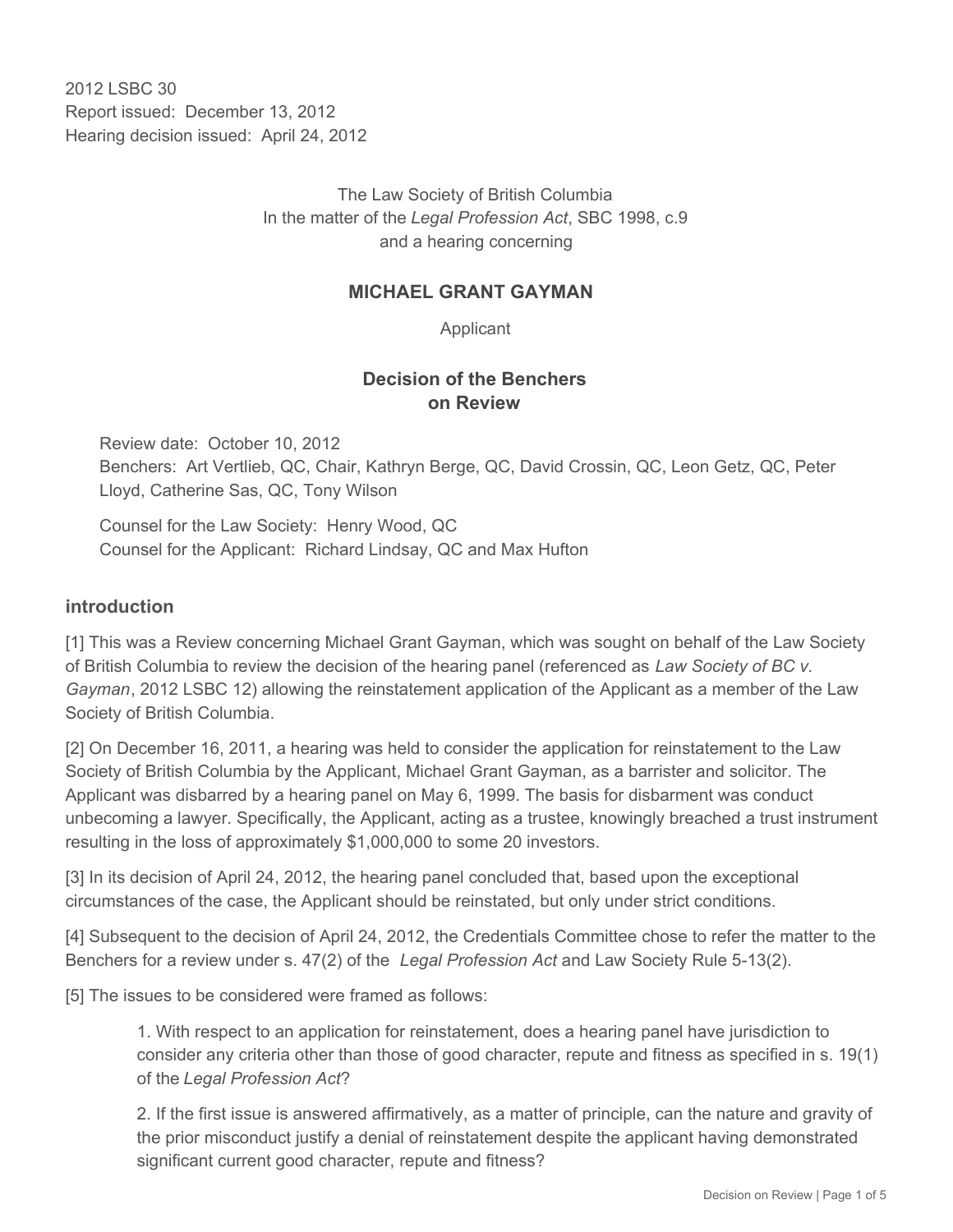3. Was the disposition of the hearing panel correct in this case?

# Facts

[6] The review of the facts by the hearing panel was exhaustive and was not contested by either party to the Benchers hearing the Review. Of the 122 paragraphs of the hearing panel's decision, 83 paragraphs set out the facts of this case.

# **SCOPE OF REVIEW BY THE BENCHERS UNDER SECTION 47(2) OF THE LEGAL PROFESSION ACT**

[7] Section 47 of the *Legal Profession Act* provides a broad power of review on the part of the Review panel, with the discretion to substitute its own decision for that of the hearing panel. These are the relevant provisions:

### **Review on the record**

47(1) Within 30 days after being notified of the decision of a panel under section 22(3) or 38(5), (6) or (7), the applicant or respondent may apply in writing to the benchers for a review on the record.

…

(5) After a hearing under this section, the benchers may

- (a) confirm the decision of the panel, or
- (b) substitute a decision the panel could have made under this Act.

[8] In embarking upon a Review, the Benchers must determine whether the decision of the panel was correct and, if it finds that it was not, then the Benchers must substitute their own judgment for that of the panel.

[9] The approach to a "correctness" analysis is also well entrenched in our jurisprudence. In *Dunsmuir v. New Brunswick*, 2008 SCC 9 at para. 50, the Supreme Court of Canada held as follows:

… When applying the correctness standard, a reviewing court will not show deference to the decision maker's reasoning process; it will rather undertake its own analysis of the question. The analysis will bring the court to decide whether it agrees with the determination of the decision maker; if not, the court will substitute its own view and provide the correct answer. From the outset, the court must ask whether the tribunal's decision was correct.

[10] This is the principle and approach clearly provided for in s. 47(5) of the *Legal Profession Act*.

## **ISSUES**

Does s. 19 of the Legal Profession Act allow for consideration of criteria other than "good character and repute" and "fitness"?

[11] It was the position of the Law Society that a determination of what constitutes good character, repute and fitness pursuant to s. 19 of the *Legal Profession Act* must be considered in conjunction with s. 3 of the *Legal Profession Act* which sets out the overriding object and duty of the Society: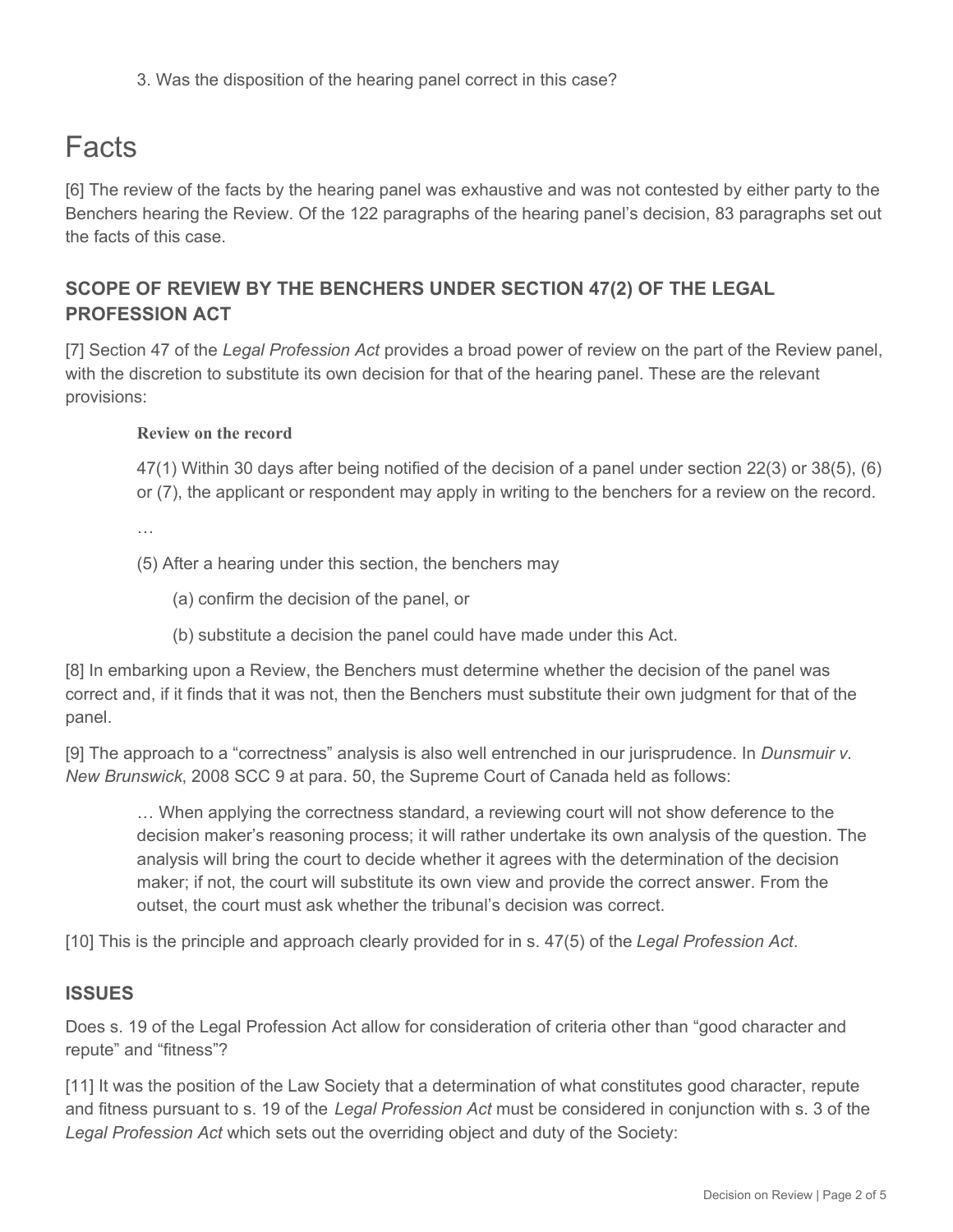… to uphold and protect the public interest in the administration of justice by …

(b) ensuring the independence, integrity, honour and competence of lawyers,

(c) establishing standards and programs for the education, professional responsibility and competence of lawyers and of applicants for call and admission, …

[12] The Review panel accepts the assertion of the Law Society that a determination concerning an applicant for membership to the Law Society of British Columbia necessarily requires an evaluation of good character and repute and fitness to become a barrister and a solicitor of the Supreme Court of British Columbia and that this assessment must necessarily be considered in conjunction with s. 3 of the Act to uphold and protect the public interest by preserving the independence, integrity, honour and competence of lawyers. It is a well-recognized principle of statutory interpretation that a statute must be considered in its entirety. Accordingly, the Review panel concludes that, in assessing the criteria of good character, repute and fitness as specified in s. 19(1) of the Act, consideration of the overriding objectives and duties of the Law Society to uphold and protect the public interest as set out in s. 3 are necessarily and appropriately included in this consideration.

Can the nature and gravity of the prior misconduct justify denial of reinstatement despite the applicant having demonstrated significant current good character, repute and fitness?

[13] Counsel for the Law Society argued that the case of *Bolton v. Law Society*, [1994] 2 All ER 486, a decision of the English Court of Appeal, should be formally incorporated into the jurisprudence of British Columbia with respect to consideration of the criteria for consideration upon a reinstatement application.

[14] Counsel for the Law Society argued at length that the principle expressed in *Bolton* triggered a two-step process for dealing with any reinstatement application:

(a) firstly a determination of whether the requisite requirements of good character, repute and fitness are currently demonstrated, and

(b) subject to those criteria being met, an assessment of whether the circumstances of the misconduct render it appropriate to deny readmission in order to "sustain public confidence in the integrity of the profession" (*Bolton* at page 492, line (e)).

[15] Counsel for the Law Society placed heavy emphasis on the observation in paragraph 16 of the reasons of the Master of the Rolls, that while rehabilitation and redemption are important, they do not touch the essential issue, which is the need to maintain among members of the public a well-founded confidence that any solicitor whom they instruct will be a person of unquestionable integrity, probity and trustworthiness.

[16] It is important, however, to note several things about *Bolton*: first, helpful and interesting though they may be in some general way, the learned judge's observations are obiter in two quite separate respects: (1) they formed no part of the reasoning towards, and arguably were absolutely irrelevant to, the Court of Appeal's actual decision that the Divisional Court had, in effect, exceeded its jurisdiction; and (2) the question whether "public confidence" trumps "good character" in relation to reinstatement simply did not arise in *Bolton*. It was a case about the appropriate penalty for misconduct, not about reinstatement of a previously disbarred lawyer.

[17] Secondly, there is no evident statutory context within which Bingham, MR made his remarks that bears even a superficial resemblance to the relevant provisions of the *Legal Profession Act* in British Columbia. *Bolton* was not a case about the interpretation of statutes. It is no guide to the meaning and interpretation of any statutory language, let alone that found in sections 3 and 19(1) of the Act. It is, indeed, completely inconsistent with our view of the language of the Act.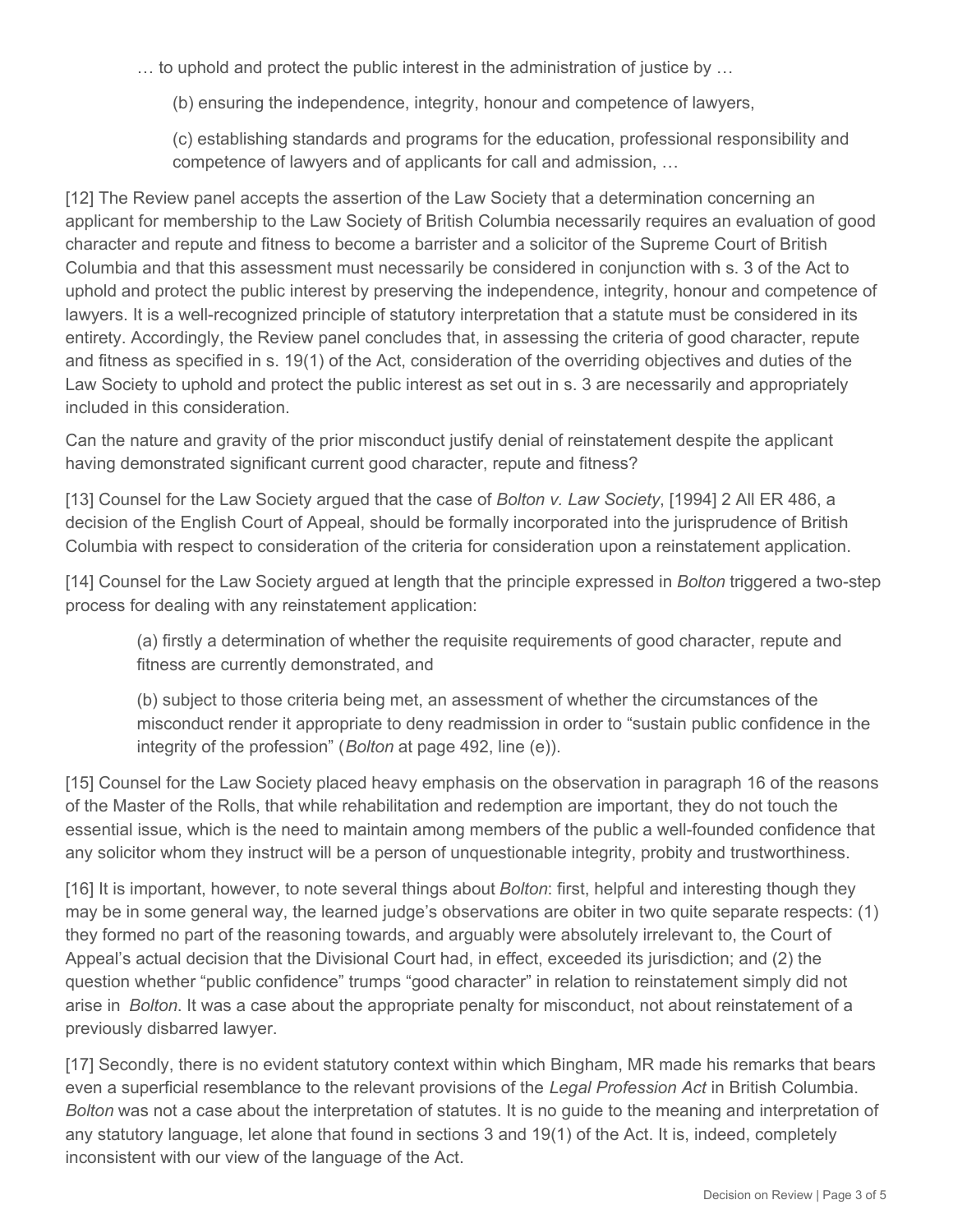[18] Mr. Wood drew our attention to the fact that *Bolton* has frequently been referred to by disciplinary panels in British Columbia and referred us to a number of cases in which this was done. He was careful to point out, however, that none of them involved an application for reinstatement, and none of them, therefore, required the tribunal to decide the issue that is before us. In each of them the observations of the Master of the Rolls were invoked on the quite different question of the appropriate sanction for misconduct.

[19] It follows from our view of *Bolton* that we do not agree with the Law Society's contention that, in the context of a reinstatement application under s. 19(1) of the Act, a hearing panel must engage in two separate enquiries: first, a determination of whether the requisite requirements of good character, repute and fitness are currently demonstrated; and if these criteria are satisfied, second, an assessment of whether the original misconduct renders it appropriate to deny readmission in order to "sustain public confidence in the integrity of the profession."

[20] In our view there is only one question, and that is the question posed by s. 19(1). Answering that question could, in an appropriate case and depending on the facts, require a hearing panel on a reinstatement application to consider whether, in all the circumstances, the nature and quality of the original misconduct is such as to preclude an affirmative answer. But that enquiry is part of the broader evaluation of the applicant's character, repute and fitness; not a post facto enquiry into a different question. It seems to us that the original panel asked the right question, and set about answering it in an appropriate way.

[21] Furthermore, at the Review hearing, counsel for the Applicant argued that the appropriate test for consideration of an application for reinstatement to the Law Society was as considered and adopted by the hearing panel in *Watt v. Law Society of Upper Canada*, [2005] OJ No. 2431 (Div. Ct.).

[22] In their decision, the hearing panel in this case considered two different tests for determining the criteria to be considered on a reinstatement application. Counsel for the Applicant put forward *Law Society of BC v. Schuetz*, 2011 LSBC 14, and counsel for the Law Society put forward *Watt* (supra). The hearing panel weighed the criteria set out in both cases and ultimately adopted the approach in the Watt case. We agree with the hearing panel's conclusion.

[23] Counsel for the Law Society drew our attention to a further decision made subsequent to the decision of the hearing panel: *Apostolopoulos v. Law Society of Upper Canada*, 2012 ONLSHP 0133. *Apostolopoulos*  was referred to as recognizing a ten-principle test set out in the case of *Levenson v. Law Society of Upper Canada*, 2009 ONLSHP 98, which was relied on by counsel for the Applicant and included in his Book of Authorities. *Levenson* identifies ten principles for consideration in an assessment of a reinstatement application. Those principles are set out as follows at paragraph 14:

- 1. The Society regulates the legal profession in the public interest.
- 2. Public confidence in the legal profession is more important than the fortunes of any one lawyer.
- 3. The ability to practise law is not a right but a privilege.
- 4. Once the privilege is lost, it is hard to regain.

5. The privilege may be regained no matter how egregious the conduct that led to its loss provided sufficiently compelling evidence of rehabilitation is presented. This will be hard to do.

6. The privilege may be regained where, as in *Goldman*, the misconduct was committed as a result of a psychiatric or medical disorder that is very unlikely to recur because the disorder has been successfully treated.

7. The privilege may be regained where, as in *Manek*, the misconduct did not have its origins in a